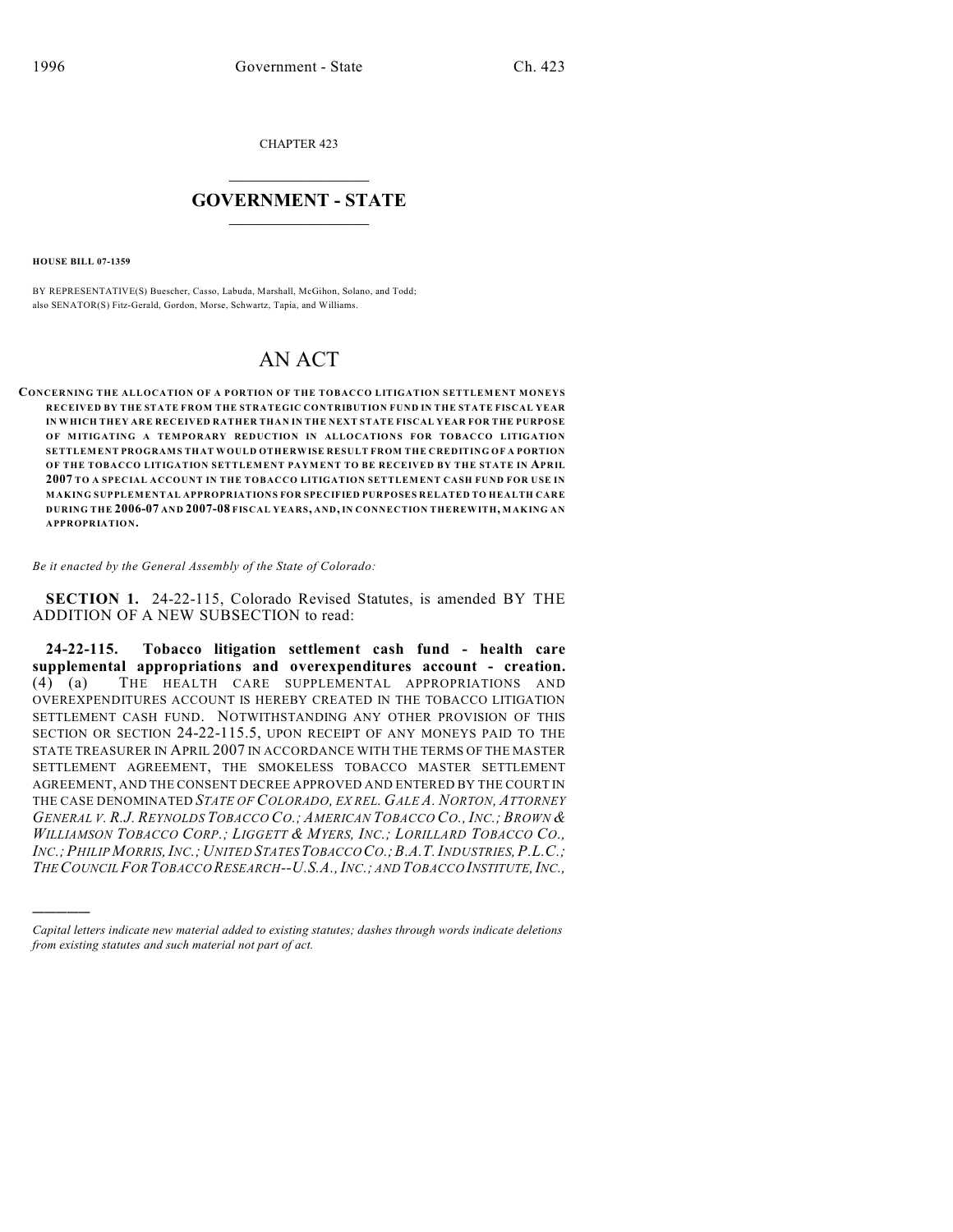CASE NO. 97 CV 3432, IN THE DISTRICT COURT FOR THE CITY AND COUNTY OF DENVER, OTHER THAN ATTORNEY FEES AND COSTS, THE STATE TREASURER SHALL CREDIT TO THE ACCOUNT TWENTY-FOUR MILLION FOUR HUNDRED THOUSAND DOLLARS OF SUCH MONEYS NOT REQUIRED TO BE ALLOCATED TO TOBACCO SETTLEMENT PROGRAMS FOR THE 2007-08 FISCAL YEAR PURSUANT TO SECTION 24-75-1104.5 (1). ALL INTEREST AND INCOME EARNED ON THE DEPOSIT AND INVESTMENT OF MONEYS IN THE ACCOUNT SHALL BE CREDITED TO THE BREAST AND CERVICAL CANCER PREVENTION AND TREATMENT FUND CREATED IN SECTION 25.5-5-308, C.R.S. SIX MILLION TWO HUNDRED THOUSAND DOLLARS OF THE MONEYS IN THE ACCOUNT MAY BE USED ONLY FOR OVEREXPENDITURES OR SUPPLEMENTAL APPROPRIATIONS TO THE CHILDREN'S BASIC HEALTH PLAN TRUST CREATED PURSUANT TO SECTION 25.5-8-105,C.R.S., FOR THE 2006-07 AND 2007-08 FISCAL YEARS OR, TO THE EXTENT NOT NEEDED FOR THAT PURPOSE, FOR OVEREXPENDITURES OR SUPPLEMENTAL APPROPRIATIONS FOR THE COLORADO BENEFITS MANAGEMENT SYSTEM FOR THE 2006-07 AND 2007-08 FISCAL YEARS. ALL OTHER MONEYS IN THE ACCOUNT MAY BE USED ONLY FOR OVEREXPENDITURES OR SUPPLEMENTAL APPROPRIATIONS FOR THE COLORADO BENEFITS MANAGEMENT SYSTEM FOR THE 2006-07 AND 2007-08 FISCAL YEARS. ALL MONEYS IN THE ACCOUNT NOT APPROPRIATED FOR THE 2006-07 OR 2007-08 FISCAL YEARS PURSUANT TO A SUPPLEMENTAL APPROPRIATIONS BILL ENACTED BY THE GENERAL ASSEMBLY OR APPROVED FOR OVEREXPENDITURE BY A MAJORITY OF THE MEMBERS OF THE JOINT BUDGET COMMITTEE OF THE GENERAL ASSEMBLY AS EVIDENCED BY THE RECEIPT BY THE STATE CONTROLLER OF WRITTEN CONFIRMATION OF SUCH APPROVAL PURSUANT TO SECTION 24-75-111  $(1)(C)(I)(C)$  ON OR BEFORE APRIL 15, 2008, SHALL REVERT TO THE TOBACCO LITIGATION SETTLEMENT CASH FUND ON APRIL 16, 2008, AND BE ALLOCATED AS SPECIFIED IN THIS SECTION, SECTION 24-22-115.5, AND PART 11 OF ARTICLE 75 OF THIS TITLE.

(b) AN OVEREXPENDITURE MADE FROM THE HEALTH CARE SUPPLEMENTAL APPROPRIATIONS AND OVEREXPENDITURES ACCOUNT PURSUANT TO PARAGRAPH (a) OF THIS SUBSECTION (4) SHALL BE MADE PURSUANT TO, AND SUBJECT TO THE REQUIREMENTS OF, SECTION 24-75-111. IF THE GENERAL ASSEMBLY DOES NOT ENACT A SUPPLEMENTAL APPROPRIATION FOR THE FULL AMOUNT OF SUCH AN OVEREXPENDITURE DURING THE NEXT REGULAR SESSION FOLLOWING THE OVEREXPENDITURE, THE UNRELEASED PORTION OF THE SUCCEEDING FISCAL YEAR'S APPROPRIATION RESTRICTED PURSUANT TO SECTION 24-75-111 (4) (a) SHALL REVERT, UPON ADJOURNMENT OF THE GENERAL ASSEMBLY SINE DIE, TO THE TOBACCO LITIGATION SETTLEMENT CASH FUND AND BE ALLOCATED AS SPECIFIED IN THIS SECTION, SECTION 24-22-115.5, AND PART 11 OF ARTICLE 75 OF THIS TITLE.

**SECTION 2.** 24-75-111 (1) (b), Colorado Revised Statutes, is amended to read:

**24-75-111. Additional authority for controller to allow expenditures in excess of appropriations - limitations - appropriations for subsequent fiscal year restricted.** (1) For fiscal years commencing on or after July 1, 1997, in addition to any overexpenditure allowed pursuant to section 24-75-109, the controller may allow any department, institution, or agency of the state, including any institution of higher education, to make an expenditure in excess of the amount authorized by an item of appropriation for such fiscal year if:

(b) (I) The overexpenditure is necessary due to unforeseen circumstances arising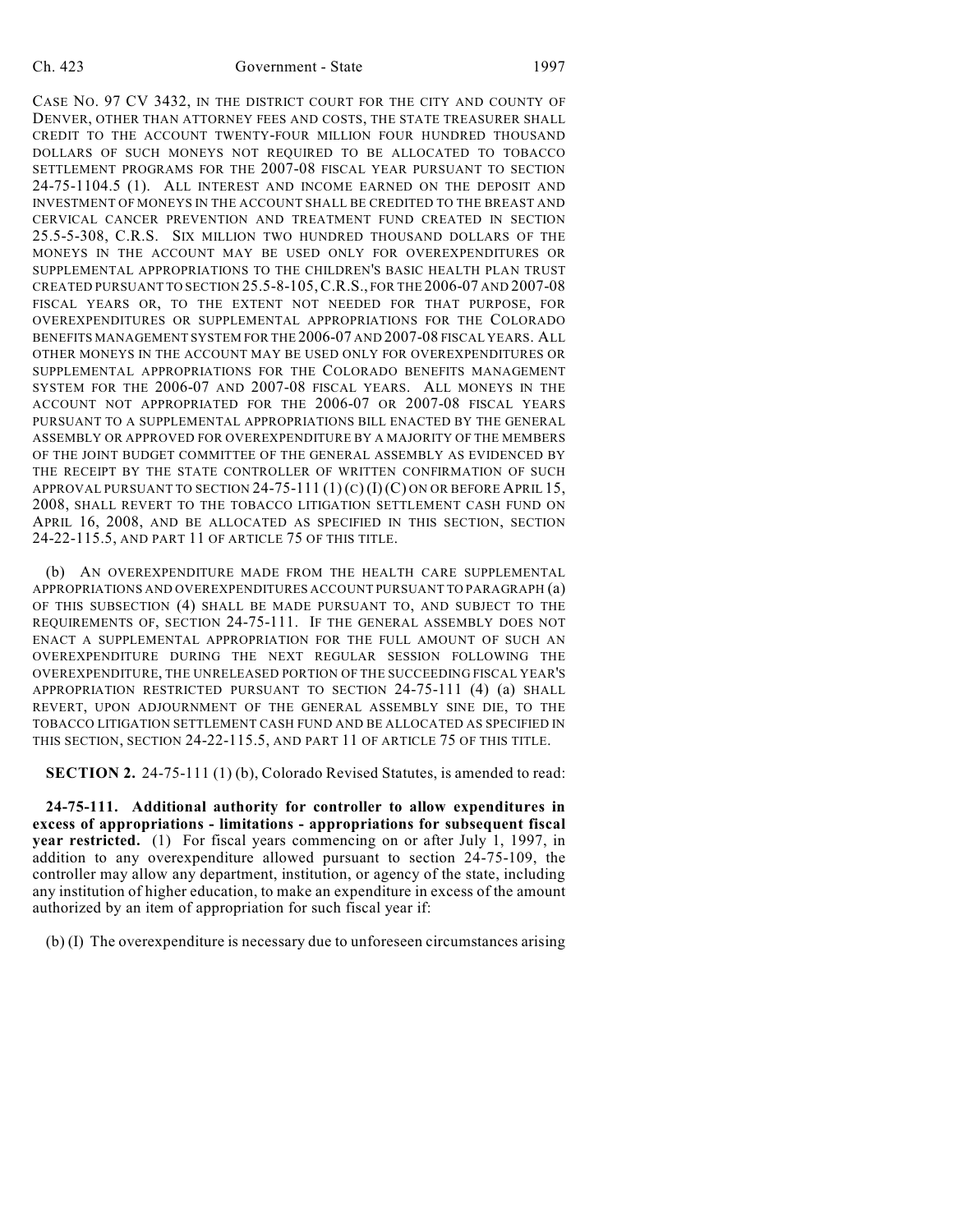while the general assembly is not meeting in regular or special session during which such overexpenditure can be legislatively addressed; and OR

(II) THE OVEREXPENDITURE IS MADE FROM THE HEALTH CARE SUPPLEMENTAL APPROPRIATIONS AND OVEREXPENDITURES ACCOUNT AS AUTHORIZED IN SECTION 24-22-115 (4); AND

**SECTION 3.** 24-75-1102, Colorado Revised Statutes, is amended BY THE ADDITION OF A NEW SUBSECTION to read:

**24-75-1102. Definitions.** As used in this part 11, unless the context otherwise requires:

(2.5) "STRATEGIC CONTRIBUTION FUND MONEYS" MEANS SETTLEMENT MONEYS RECEIVED BY THE STATE FROM THE STRATEGIC CONTRIBUTION FUND CREATED UNDER THE TERMS OF THE MASTER SETTLEMENT AGREEMENT.

**SECTION 4.** The introductory portion to 24-75-1104.5 (1), Colorado Revised Statutes, is amended, and the said 24-75-1104.5 is further amended BY THE ADDITION OF A NEW SUBSECTION, to read:

**24-75-1104.5. Use of settlement moneys - programs.** (1) For the 2004-05 fiscal year and for each fiscal year thereafter, the following programs, services, or funds shall receive the following specified amounts from the settlement moneys received by the state in the preceding fiscal year; EXCEPT THAT FIFTEEN MILLION FOUR HUNDRED THOUSAND DOLLARS OF STRATEGIC CONTRIBUTION FUND MONEYS SHALL BE ALLOCATED IN EACH FISCAL YEAR IN WHICH THEY ARE RECEIVED BY THE STATE:

(3) NOTWITHSTANDING THE PROVISIONS OF SUBSECTIONS (1) AND (1.5) OF THIS SECTION, FOR PURPOSES OF SECTIONS 22-7-506 (4) (b) (I), 23-20-136 (3.5) (a), 25-4-1411 (6) (a), 25-4-1415 (2), 25-20.5-201 (2) (c), 25-23-104 (2), 25-31-107 (2) (d) (I), 25.5-3-207 (3), 25.5-8-105 (3), 27-10.3-106 (2) (b), AND 28-5-709 (2) (a), C.R.S., STRATEGIC CONTRIBUTION FUND MONEYS RECEIVED AND ALLOCATED BY THE STATE PURSUANT TO SAID SUBSECTIONS (1) AND (1.5) DURING THE SAME FISCAL YEAR SHALL BE DEEMED TO BE MONEYS RECEIVED FOR OR DURING THE PRECEDING FISCAL YEAR.

**SECTION 5.** The introductory portion to 24-75-1104.5 (1.5) (a), Colorado Revised Statutes, as enacted by Senate Bill 07-097, and 24-75-1104.5 (2), Colorado Revised Statutes, as amended by Senate Bill 07-097, enacted at the First Regular Session of the Sixty-sixth General Assembly, are amended, and the said 24-75-1104.5 is further amended BY THE ADDITION OF A NEW SUBSECTION, to read:

**24-75-1104.5. Use of settlement moneys - programs.** (1.5) (a) For the 2007-08 fiscal year and for each fiscal year thereafter, the following programs, services, and funds shall receive the following specified amounts from the portion of ANY STRATEGIC CONTRIBUTION FUND moneys received by the state in the preceding CURRENT fiscal year that remains after the programs, services, and funds receiving such STRATEGIC CONTRIBUTION FUND moneys pursuant to subsection (1) of this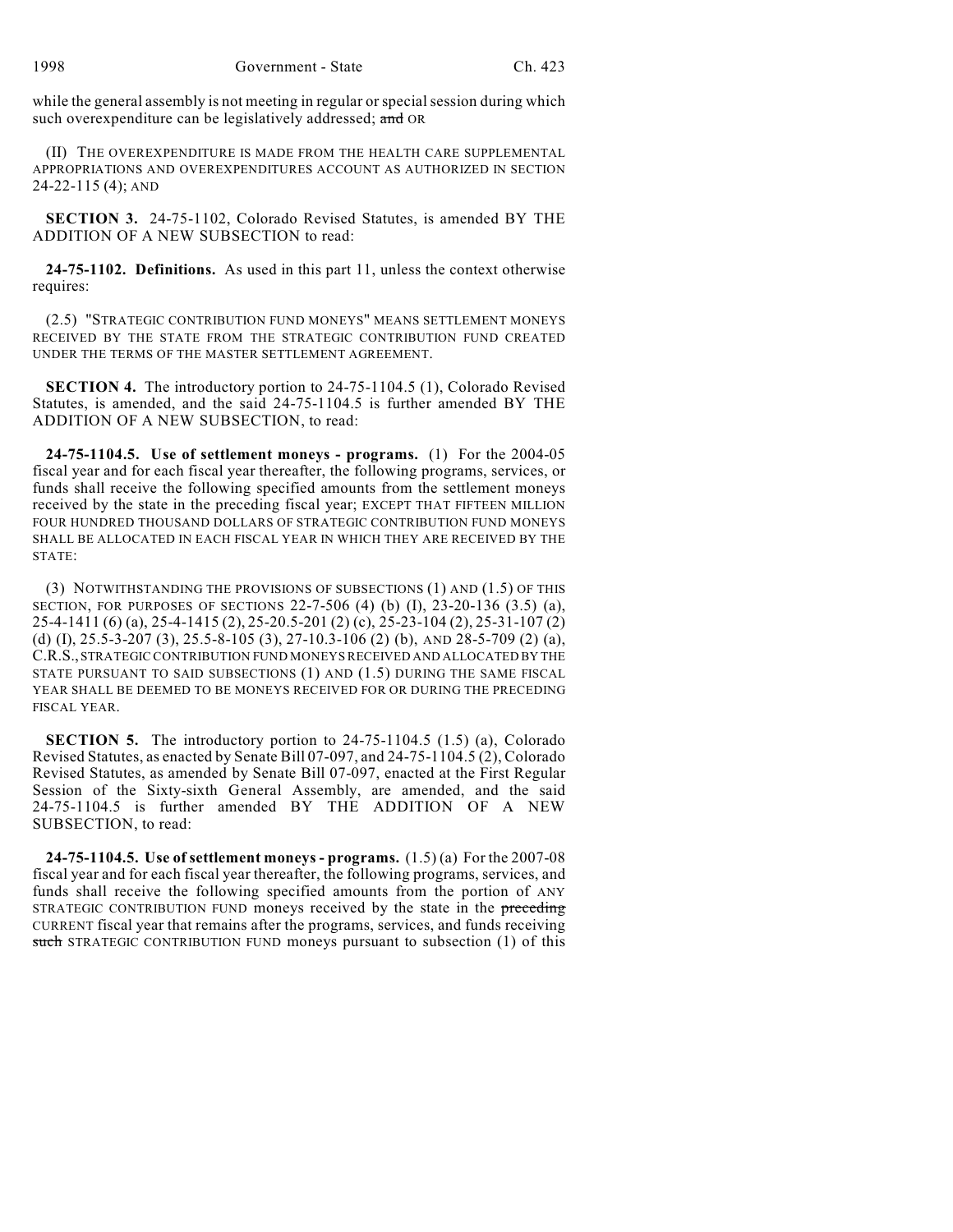## Ch. 423 Government - State 1999

section have been fully funded, AND THE PORTION OF ALL OTHER SETTLEMENT MONEYS RECEIVED BY THE STATE IN THE PRECEDING FISCAL YEAR THAT REMAINS AFTER THE PROGRAMS, SERVICES, AND FUNDS RECEIVING SUCH OTHER SETTLEMENT MONEYS PURSUANT TO SUBSECTION (1) OF THIS SECTION HAVE BEEN FULLY FUNDED AND ALL OVEREXPENDITURES AND SUPPLEMENTAL APPROPRIATIONS ALLOWED FOR THE 2006-07 AND 2007-08 FISCAL YEARS PURSUANT TO SECTION 24-22-115 (4) HAVE BEEN MADE:

(2) The general assembly shall appropriate or the state treasurer shall transfer, as provided by law, the amounts specified in subsections (1) and (1.5) of this section from moneys credited to the tobacco litigation settlement cash fund created in section 24-22-115. EXCEPT FOR MONEYS CREDITED TO THE HEALTH CARE SUPPLEMENTAL APPROPRIATIONS AND OVEREXPENDITURES ACCOUNT OF THE CASH FUND PURSUANT TO SECTION 24-22-115 (4) (a), all SETTLEMENT MONEYS OTHER THAN STRATEGIC CONTRIBUTION FUND moneys transferred pursuant to subsection (1.5) of this section shall be credited to the specified funds or accounts on July 1 of the fiscal year for which they are transferred, AND ALL STRATEGIC CONTRIBUTION FUND MONEYS TRANSFERRED PURSUANT TO SAID SUBSECTION (1.5) SHALL BE CREDITED TO THE SPECIFIED FUNDS OR ACCOUNTS UPON RECEIPT BY THE STATE.

(4) NOTWITHSTANDING ANY OTHER PROVISION OF THIS SECTION, FOR THE 2007-08 FISCAL YEAR ONLY, SIX MILLION TWO HUNDRED FIFTY THOUSAND DOLLARS OF THE STRATEGIC CONTRIBUTION FUND MONEYS RECEIVED BY THE STATE DURING THE FISCAL YEAR SHALL BE ALLOCATED PURSUANT TO SUBSECTION (1) OF THIS SECTION, AND NINE MILLION ONE HUNDRED FIFTY THOUSAND DOLLARS OF THE STRATEGIC CONTRIBUTION FUND MONEYS RECEIVED BY THE STATE DURING THE FISCAL YEAR SHALL BE ALLOCATED PURSUANT TO SUBSECTION (1.5) OF THIS SECTION.

**SECTION 6.** Section 14 (1), (2) (a), (2) (b), (3) (a), (3) (b), (3) (d), (4), (5) (a), (5) (b), and (5) (c) of Senate Bill 07-097, enacted at the First Regular Session of the Sixty-sixth General Assembly, are amended to read:

Section 14. **Appropriation.** (1) In addition to any other appropriation, there is hereby appropriated, out of any moneys in the tobacco litigation settlement moneys health education fund created in section 24-75-1104.5 (1.5) (a) (I), Colorado Revised Statutes, not otherwise appropriated, to the department of higher education, regents of the university of Colorado, for allocation to the health sciences center, for the fiscal year beginning July 1, 2007, the sum of eleven million three hundred thousand dollars (\$11,300,000), EIGHT MILLION THREE HUNDRED NINETY-THREE THOUSAND ONE HUNDRED FORTY-NINE DOLLARS (\$8,393,149), cash funds exempt, or so much thereof as may be necessary, for the implementation of this act.

(2) (a) In addition to any other appropriation, there is hereby appropriated, out of any moneys in the supplemental tobacco litigation settlement moneys account within the comprehensive primary and preventive care fund created in section 25.5-3-207 (4) (a), Colorado Revised Statutes, not otherwise appropriated, to the department of health care policy and financing, indigent care program, for the comprehensive primary and preventive care grants program, for the fiscal year beginning July 1, 2007, the sum of two million dollars  $(\$2,000,000)$ , ONE MILLION FOUR HUNDRED FIFTY-FIVE THOUSAND NINE HUNDRED FIFTY-FOUR DOLLARS (\$1,455,954) cash funds exempt, or so much thereof as may be necessary, for the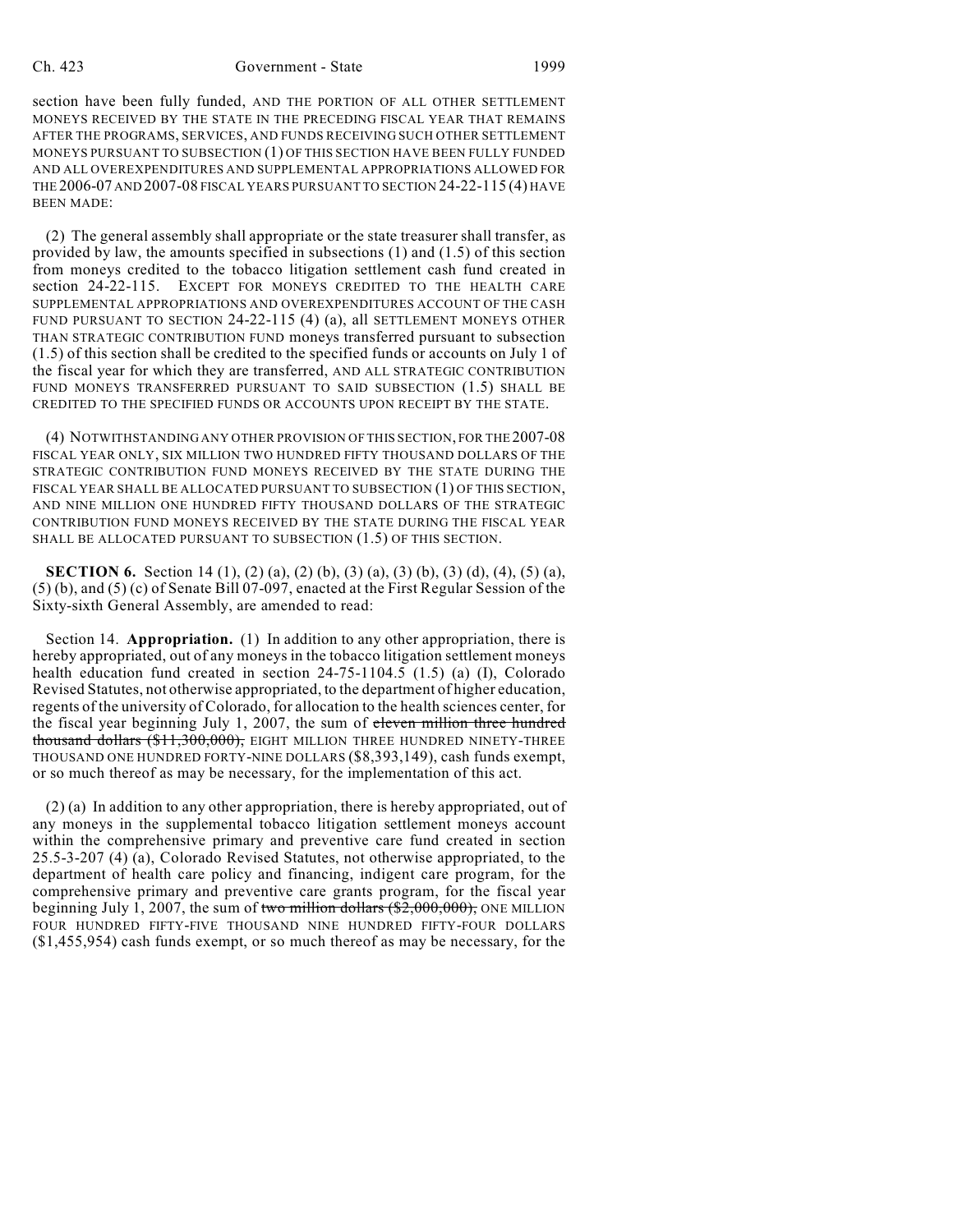implementation of this act.

(b) In addition to any other appropriation, there is hereby appropriated, out of any moneys in the supplemental tobacco litigation settlement moneys account within the pediatric speciality hospital fund created in section 24-22-117 (2) (e), Colorado Revised Statutes, not otherwise appropriated, to the department of health care policy and financing, indigent care program, for the pediatric speciality hospital, for the fiscal year beginning July 1, 2007, the sum of two hundred thousand dollars (\$200,000), ONE HUNDRED SEVENTY-ONE THOUSAND TWO HUNDRED EIGHTY-NINE DOLLARS (\$171,289) cash funds exempt, or so much thereof as may be necessary.

(3) (a) In addition to any other appropriation, there is hereby appropriated, out of any moneys in the offender mental health services fund created in section 27-1-204 (5.5), Colorado Revised Statutes, not otherwise appropriated, to the department of human services, mental health and alcohol and drug abuse services, mental health community programs, mental health services for the medically indigent, for mental health services for juvenile and adult offenders, for the fiscal year beginning July 1, 2007, the sum of two million eight hundred thousand dollars (\$2,800,000), TWO MILLION FIFTY-FIVE THOUSAND FOUR HUNDRED SIXTY-FIVE DOLLARS (\$2,055,465) cash funds exempt, and 0.8 FTE, or so much thereof as may be necessary.

(b) In addition to any other appropriation, there is hereby appropriated, out of any moneys in the alcohol and drug abuse community prevention and treatment fund created in section 24-75-1104.5 (1.5) (a) (VIII), Colorado Revised Statutes, not otherwise appropriated, to the department of human services, mental health and alcohol and drug abuse services, alcohol and drug abuse division, community programs, for treatment and detoxification contracts and for prevention contracts, for the fiscal year beginning July 1, 2007, the sum of seven hundred thousand dollars (\$700,000), FIVE HUNDRED THIRTEEN THOUSAND EIGHT HUNDRED SIXTY-SIX DOLLARS (\$513,866) cash funds exempt, or so much thereof as may be necessary.

(d) In addition to any other appropriation, there is hereby appropriated, out of any moneys in the tobacco litigation settlement cash fund created in section 24-22-115 (1), Colorado Revised Statutes, not otherwise appropriated, to the department of health care policy and financing, for allocation to the children's basic health plan trust created in section 25.5-8-105 (1), Colorado Revised Statutes, for the fiscal year beginning July 1, 2007, the sum of one million three hundred thousand dollars (\$1,300,000), cash funds exempt.

(4) In addition to any other appropriation, there is hereby appropriated, out of any moneys in the supplemental state contribution fund created in section 24-50-609 (5), Colorado Revised Statutes, not otherwise appropriated, to the department of personnel and administration, division of human resources, for supplementing the monthly state contribution for each employee enrolled in a group benefit plan that includes enrollment in medical benefits, for the fiscal year beginning July 1, 2007, the sum of one million dollars (\$1,000,000), SEVEN HUNDRED SEVENTY THOUSAND SEVEN HUNDRED NINETY-NINE DOLLARS (\$770,799) cash funds exempt, or so much thereof as may be necessary.

(5) (a) In addition to any other appropriation, there is hereby appropriated, out of any moneys in the public health services per capita support fund created in section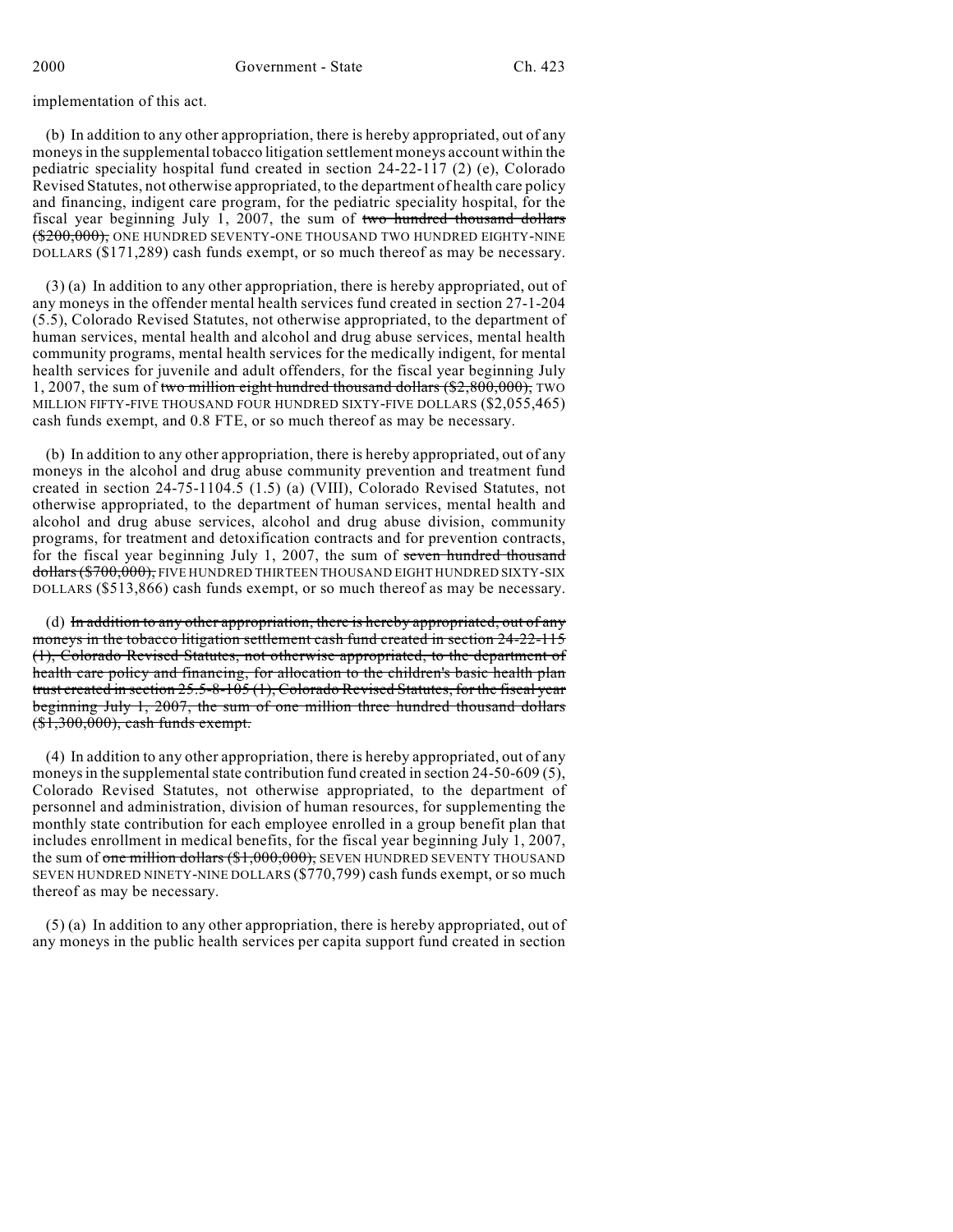25-1-516 (2), Colorado Revised Statutes, not otherwise appropriated, to the department of public health and environment, local health services, for local, district and regional health department distributions pursuant to section 25-1-516, C.R.S., for the fiscal year beginning July 1, 2007, the sum of one million six hundred thousand dollars (\$1,600,000), ONE MILLION ONE HUNDRED NINETY-NINE THOUSAND TWENTY-ONE DOLLARS (\$1,199,021) cash funds exempt, or so much thereof as may be necessary, for the implementation of this act.

(b) In addition to any other appropriation, there is hereby appropriated, out of any moneys in the supplemental tobacco litigation settlement moneys account within the Colorado immunization fund created in section 25-4-2305, Colorado Revised Statutes, not otherwise appropriated, to the department of public health and environment, disease control and environmental epidemiology division, for the fiscal year beginning July 1, 2007, the sum of  $\theta$  nine hundred thousand dollars (\$900,000), SIX HUNDRED EIGHTY-FIVE THOUSAND ONE HUNDRED FIFTY-FIVE DOLLARS (\$685,155) cash funds exempt, or so much thereof as may be necessary, for the implementation of this act.

(c) In addition to any other appropriation, there is hereby appropriated, out of any moneys in the short-term innovative health program grant fund created in section 25-36-101 (2), Colorado Revised Statutes, not otherwise appropriated, to the department of public health and environment, for the fiscal year beginning July 1, 2007, the sum of one million four hundred thousand dollars (\$1,400,000), ONE MILLION TWENTY-SEVEN THOUSAND SEVEN HUNDRED THIRTY-TWO DOLLARS (\$1,027,732) cash funds exempt, and 1.0 FTE, or so much thereof as may be necessary, for the implementation of this act.

**SECTION 7. Adjustments to the 2007 long bill.** (1) For the implementation of this act, appropriations made in the annual general appropriation act for the fiscal year beginning July 1, 2007 are adjusted as follows:

(a) The appropriation to the department of education, assistance to public schools, grant programs and other distributions, read-to-achieve grant program, from the read-to-achieve cash fund created in section 22-7-506 (4) (a) (I), Colorado Revised Statutes, is increased by three hundred fifty-nine thousand one hundred six dollars (\$359,106) cash funds exempt.

(b) The appropriation to the department of health care policy and financing, indigent care program, comprehensive primary and preventive care grants program, from the comprehensive primary and preventive care fund created in section 25.5-3-207 (1), Colorado Revised Statutes, is increased by two hundred fifteen thousand four hundred sixty-four dollars (\$215,464) cash funds exempt.

(c) The appropriation to the department of military and veterans affairs, division of veterans affairs, Colorado state veterans trust fund expenditures, from the Colorado state veterans trust fund created in section 28-5-709 (1) (a), Colorado Revised Statutes, is increased by one hundred fourteen thousand four hundred sixty-eight dollars (\$114,468) cash funds exempt.

(d) The appropriation to the department of public health and environment, disease control and environmental epidemiology division, special purpose disease control